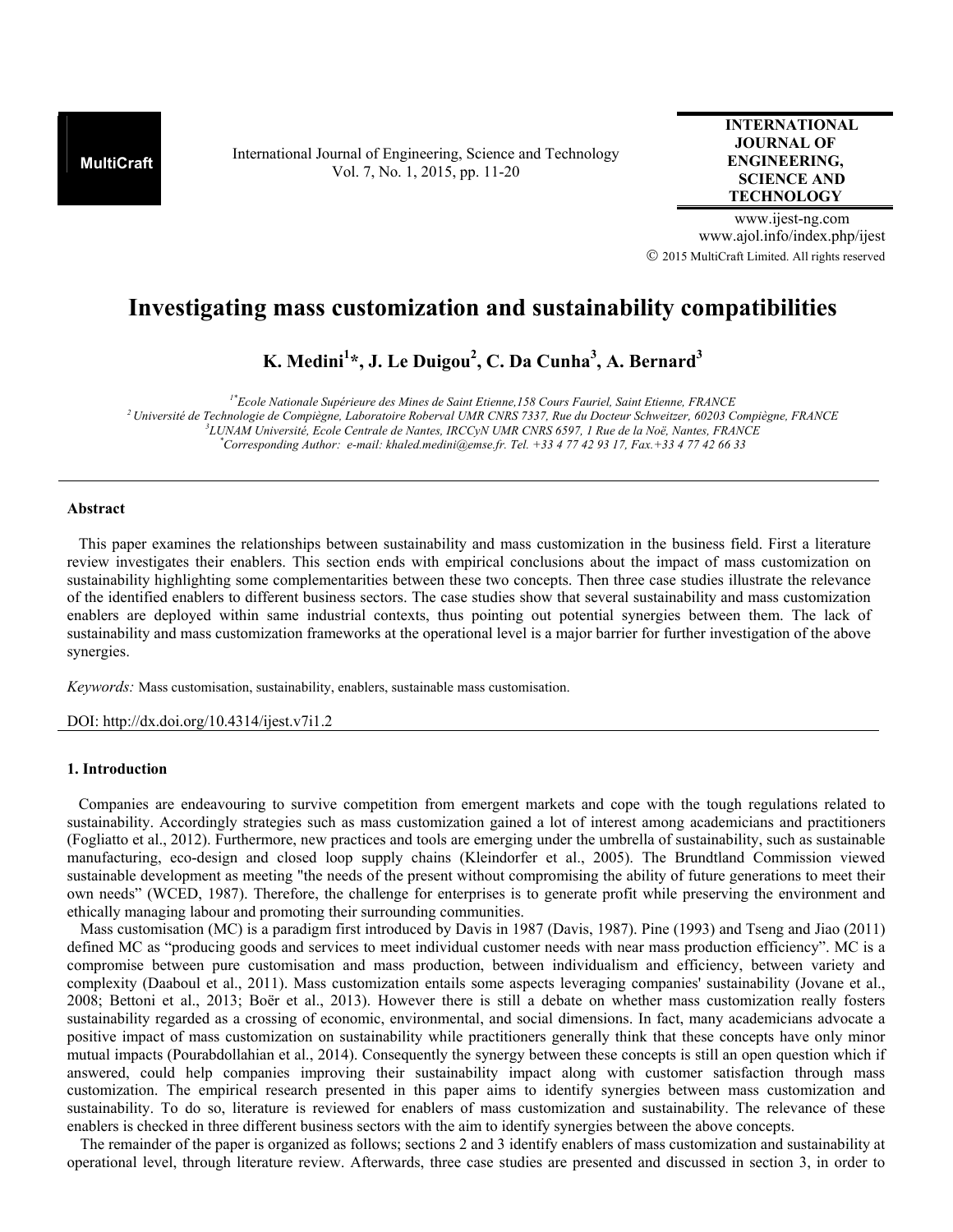illustrate the applicability of the identified enablers in industrial context. Section 4 discusses the synergies between sustainability and mass customization. The paper ends with concluding remarks and prospects in section 4.

## **2. State of the art**

 Mass customization and sustainability literatures are prolific; they are addressed from different points of view such as typologies, evaluation and deployment. In this section, we will focus on the last point of view, more specifically how to deploy sustainability and mass customization in the business field. The aim is to identify main enablers of these concepts and analyze the synergies between them. Accordingly, following points are discussed, enabling mass customization, enabling sustainability in the business field and finally mass customization impact on sustainability.

*2.1 Enabling mass customization:* According to Da Silveira et al. (2001) there are 6 main mass customization success factors: (1) Customer demand for variety and customization must exist, (2) market conditions must be appropriate, (3) value chains should be ready, (4) technology must be available, (5) products should be customizable, and (6) knowledge must be shared. Customer demand for variety and market conditions are strategic and tactical enablers. Conversely, product design and knowledge sharing, manufacturing technologies, and value chain optimization, can be investigated as operational enablers. Authors such as Tseng et al. (1996) promoted the concept of designing for mass customization (DMC). One aim of DMC is the optimisation of product complexity with respect to customer preferences. In fact, there is an optimum between customer satisfaction adding customized features and product complexity (Blecker et al., 2006; Jiao et al., 2007; Daaboul et al., 2011).

Standardization, modularity, and commonality are among the main MC enablers (Pine, 1993; Fogliatto et al., 2012). They lower MC costs through economy of scale and reduced inventories, and improve the forecasting of component needs. In order to accommodate as much commonality and standardization as possible, product platforms can be used (Jiao et al., 2007). A product family is "a group of similar products that are derived from a common platform but each having specific features/ functionalities in order to satisfy particular customer requirements" (Meyer and Lehnerd, 1997). Information and Communication Technologies (ICTs) also play an important role in product design, first as change management support, such as product platforms (Jiao et al., 2007) and as customer relationship enablers (Smith et al., 2013), as MC Information Systems. An example of how customized products are built based on product family and how parametric CAD can manage their related information can be found in (Le Duigou et al., 2011). Moreover, a product configurator is essential for a successful MC in many senses: storing customer related data, estimating costs (Tseng and Piller, 2003), customizing the product, generating technical artefacts (Tseng and Piller, 2003; Roach et al., 2011), transferring data checking design feasibility, and for 3D product visualization (Sievaanen and Peltonen, 2006; Cross et al., 2009). The design for MC includes not only the product, but also manufacturing systems and supply chains (Jiao et al., 2004; Shahzad and Hadj-Hamou, 2013).

The manufacturing system is the second key domain for mass customisation enablers. Authors such as Fogliatto et al. (2012) pointed out agile manufacturing, supply chain management, lean manufacturing and customer driven design and manufacturing as the main enablers of MC. As highlighted by Fogliatto et al. (2012) and Smith et al. (2013) the flexibility of the manufacturing system is one of the key success factors of mass customization. Process standardization is an MC enabler: it reduces the production lead time and enables process costs. Automating technology is also needed to enhance standardization (Selladurai, 2004). A modularized manufacturing system (Smith et al., 2013) can also reduce lead time and cost with only a few changes on the workbenches to reconfigure the production line between product batches. For instance, Qiao et al. (2006) proposed a modularized production line with movable and reconfigurable workbenches, and flexible transportation equipment. Another example of a modularized manufacturing system is that of the mobiCells of BMW which relies on standardisation, modularity and reconfigurability (Mortimer, 2007). Duray (2006) has proven that strong worker flexibility and teamwork improve the performance of a manufacturing system in an MC context. Minimizing operation costs turns out to be a major enabler of mass customization (Pine, 1993; Selladurai, 2004). By reducing operation costs the customized product may be offered at a price similar to that of mass production. Finally, ICTs and Advanced Manufacturing Technologies enable more efficient management of all connected data, an example of these are Computer Aided Process Platforms (Da Silveira et al., 2011; Jiao et al., 2007).

Mass customization can be leveraged also through enablers at the supply chain level. A supply chain consists of all parties involved, directly or indirectly, in fulfilling a customer demand (Chopra and Meindl, 2007). In a mass customization context, Da Silveira et al. (2001) and Fogliatto et al. (2012) consider that the supply chain must be agile, which requires a high delivery service, an active collaboration of suppliers in product design and an effective communication with them through interconnected information systems. Dietrich et al. (2006) also advocate that coordination between different players in the supply chain is the main success factor for MC. In this regard supply chain management is the key success factor of mass customization (Smith et al., 2013).

*2.2 Enabling sustainability in the business field:* Most of the environmental impacts of products, throughout their life cycle, are determined at the design phase (UNEP, 2009). Thus concepts and methods such as Design for Recycling or Design for Environment, and Design for Sustainability in general have come to the fore (Garbie, 2013). Their aim is to reduce material and energy consumption and waste throughout the product life cycle. The integration of sustainability in the design process has been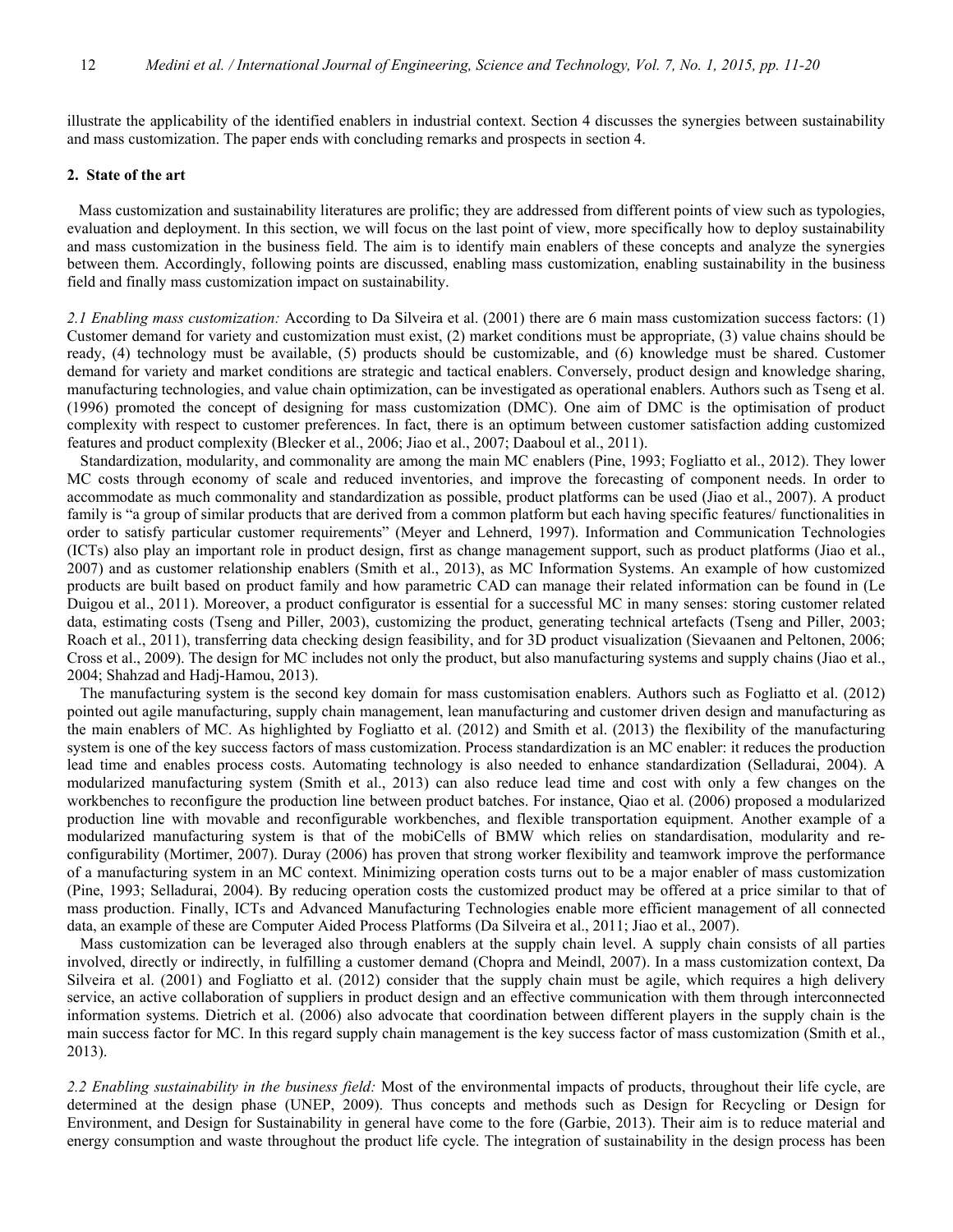reinforced by the use of sustainability assessment tools such as Life Cycle Assessment (LCA). LCA aims to integrate environmental considerations into product design (Knight and Jenkins, 2009). The assessment is used to guide the designer in evaluating different product alternatives with the same functional unit (i.e. amount of the product to consider during the assessment). The evaluation of the product at design phase can be qualitative (e.g. questionnaires), semi qualitative (e.g. analysis grids) or quantitative (i.e. pure LCA with direct data collection or use of LCA data basis).

At manufacturing system level, new practices have emerged such as sustainable or green manufacturing. Reducing hazardous emissions, eliminating waste, reducing resource consumption and recycling are examples of green manufacturing activities (Fortes, 2009; Gunasekaran and Spalanzani, 2011; Medini et al., 2012). Green manufacturing is closely linked to waste management through the elimination of causal factors. In this way, green manufacturing can be seen as close to Lean manufacturing principles (Kleindorfer et al., 2005). Regarding the social dimension of sustainability, Dreyer et al. (2010) highlighted the role of establishing guidelines and practices and the importance of the commitment to efficiently record and communicate data regarding labour rights.

At supply chain level new environmentally friendly practices have emerged under the umbrella of Sustainable Supply Chain Management (sSCM). This latter integrates sustainable considerations into supply chain policies, programs and actions (Large and Thomsen, 2011). SCM can be defined as "the process of managing the SCM activities with consideration for environmental, economic and social issues for enhancing the long term economic goals of an individual organization and its supply chains" (Al Odeh and Smallwood, 2012). The objective of a sustainable supply chain is to facilitate recycling, reuse and resource reduction and taking social and economic considerations into account (Carter and Carter, 1998). One of the widely discussed forms of sSCM is closed loop supply chains which provide a framework for the 6R approach: reduce, reuse, recover, redesign, remanufacture, and recycle (Jayal et al., 2010).

*2.3 Mass customization impacts on sustainability*: Table 1 shows a sum up of mass customization and sustainability enablers appearing in literature. According to Jovane et al. (2008), mass customization reduces the unsold items by a make-to-order business model principle. It reduces resources and energy use and induces a better understanding and satisfaction of the customer. In other words, a customized product is supposed to fit specific customer needs (Brunoe et al., 2014). It can be argued that agility and lean practices, which are key elements of mass customization, have a positive impact on cost, lead time and environmental performance (i.e. profit and planet parts of the triple bottom line (Elkington, 1997)).

| Enabler                                   | Mass customization        | Sustainability |  |  |
|-------------------------------------------|---------------------------|----------------|--|--|
| Design for MC                             | X                         |                |  |  |
| Modularity                                | $\boldsymbol{\mathrm{X}}$ |                |  |  |
| Standardization                           | X                         |                |  |  |
| ICTs / Product Configurator               | $\overline{\mathrm{X}}$   |                |  |  |
| Eco-design                                |                           | X              |  |  |
| Cost reduction                            |                           | X              |  |  |
| Reliability                               | X                         | X              |  |  |
| Agile manufacturing                       | X                         | X              |  |  |
| Lean manufacturing                        | $\mathbf X$               | X              |  |  |
| Automation                                | $\boldsymbol{\mathrm{X}}$ |                |  |  |
| Customer involvement                      | X                         |                |  |  |
| <b>Innovative Process Technologies</b>    | X                         |                |  |  |
| Reducing operations cost                  | X                         |                |  |  |
| Modular processes                         | $\mathbf X$               |                |  |  |
| Strong workforce practices of teamwork    | X                         |                |  |  |
| Worker flexibility                        | X                         |                |  |  |
| Sustainable manufacturing                 |                           | $\mathbf X$    |  |  |
| Waste management                          |                           | X              |  |  |
| Cost reduction                            |                           | $\mathbf X$    |  |  |
| Labour management                         |                           | $\mathbf X$    |  |  |
| Social development                        |                           | $\mathbf X$    |  |  |
| Green, affordable and secure technologies |                           | $\overline{X}$ |  |  |
| Supply chain coordination                 | X                         | X              |  |  |
| Agile supply chain                        | X                         | $\mathbf X$    |  |  |
| Reverse logistics                         |                           | $\mathbf X$    |  |  |
| Cost reduction                            | X                         | X              |  |  |
| Supplier selection                        |                           | X              |  |  |

**Table 1.** Mass Customization and sustainability enablers appearing in literature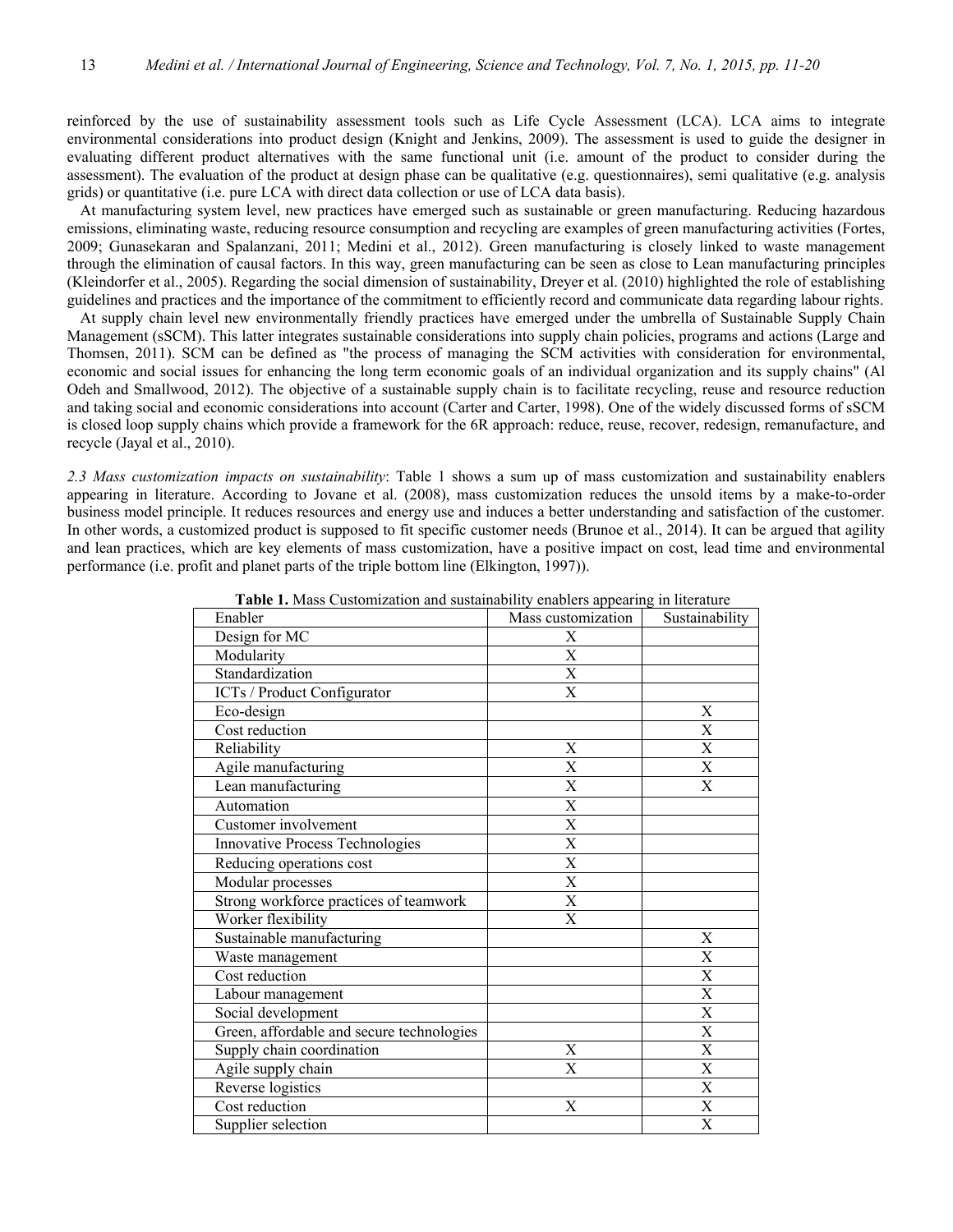Automation, occurring in mass customizing production systems, leads to shorter lead times and may reduce costs if savings generated overcome initial investments in automating equipment. Furthermore, modular product design as an enabler of mass customization has a positive impact on product recovery at its end-of-life (Krikke et al., 2003). Conversely, the processes delivering modular products require typically more energy and material consumption (Brunoe et al., 2014). Moreover, mass customization may lead to even more environmental impact than mass production. For instance, in mass customization, the orders delivery is not often optimised since every order is delivered individually to a specific customer. This leads to more greenhouse gases emissions and energy consumption, according to the used mean of transport.

An empirical research made by Pourabdollahian et al. (2014) showed that there is no consensus on mass customization impact on environmental sustainability. It also highlighted some interesting findings related to academicians and industrials perceptions of the synergies between mass customization and sustainability. In fact, the complementarities between these paradigm is typically advocated by researchers, while industrials think there is often no direct impact of mass customization enablers on sustainability. This means that cases studies based research is required to investigate such an impact. This helps drawing conclusions based on industrial context rather than more theoretical models. After providing a theoretical background in the current section, three case studies are presented in the following section. The aim is the check how mass customization and sustainability enablers are deployed within same industrial contexts.

## **3. Case studies**

*3.1 Empirical research method:* First, we present sustainable mass customization related objectives and main performance indicators that the company wants to improve. Objectives and indicators are identified through interviews with companies' CEOs. Interviewees are guided by questions about mass customization strategy, sustainability practices and performance evaluation. Then, we analyse companies' current business processes upon modelling them using IDEF0. These are a series of techniques to analyse production systems whose central concept is the function (NIST, 1993). The necessary data for the modelling is collected from internal reports and face-to-face meetings with production and management staff. The modelling is validated by company management. The analysis of companies' business processes helps identifying, along with the case company, required enablers and enablers that are actually being put in practice to move forwards to sustainability and mass customization. The above method is applied to three SMEs from different business sectors namely kitchen furniture, tanning and footwear, and stone cutting tools.

*3.2 Case A – kitchens manufacturer:* Company A is a kitchen manufacturer specialised in luxury customized kitchens with a high associated cost. The company started investing consistently on new technologies since few years, when 5 new production machines were bought. These new machines are the basis for the upgrade and enhancement of product customization and Just in Time production. Products are divided in Kitchen product lines, from basic lines to top quality lines. At the moment they have more than 14 product lines. It also produces cupboards, wardrobes, cabinets, bookcases, columns and bookshelves of any dimension. Accordingly, one of the main differences between company A and most of its competitors, is that the latter usually order the furniture/cabinets from the main producer and they can usually get only standard sizes, while the case company A can produce furniture with any dimension/size and can therefore better fulfil individual requirements.

 However, being in a competitive environment, there is continuous pressure to produce more effectively and improve its environmental performance. Company A's strategy is to facilitate the customization experience for the customers while reducing costs, delivery times, and improving social and environmental performances. The customization of the kitchen is carried out by the retailer based on customer requirements to provide a draft kitchen. This is sent to the designer who updates it and transfers it to the production department. Production is then planned and launched upon reception of raw materials and components (handles, hinges, boards, appliances, etc.). The kitchen is packaged and then delivered by a logistics partner (Figure 1). Time is a major concern for the manager who "cannot let customers wait"; lead time has then to be reduced. Time consuming operations are mainly: customisation of a kitchen, exchanges of data between the retailers and the factory, materials delivery time, and production time.

To improve costs, delivery time, and social performance, potential improvements are associated to the collaboration/coordination with the customer, the collaboration/coordination with suppliers and to the internal manufacturing processes. Intense cooperation between the company and its customers is needed. Retailers should provide more guidance to customers through the customization operation. This reduces time needed for the customer to define and update his chosen kitchen design, offering him better customization experience. Subsequent kitchens draws should be automatically transferred to the designer in charge of checking and validating them. Customers' orders are going to be automatically transferred between design and production departments, through a newly developed orders automation system. This smooth integration of company tools (ERP, CADs, etc.) improves, in particular, the customization level and customization time. Although company A maintains long term relationships with its suppliers, the collaboration terms need to evolve after the introduction of environmental and economic sustainability related criteria in evaluating the suppliers' offers. For example, minimal lot size (i.e. lower inventory level), use of sustainable raw materials for the kitchen cabinet panels, delivery time, etc. Accordingly, company A needs to redefine the collaboration terms with its suppliers. This change is crucial, since the suppliers' performance will impact the ability of the company to deliver the mass customized kitchen in a shorter time, while reducing the internal costs related to inventory levels and offering a more sustainable product.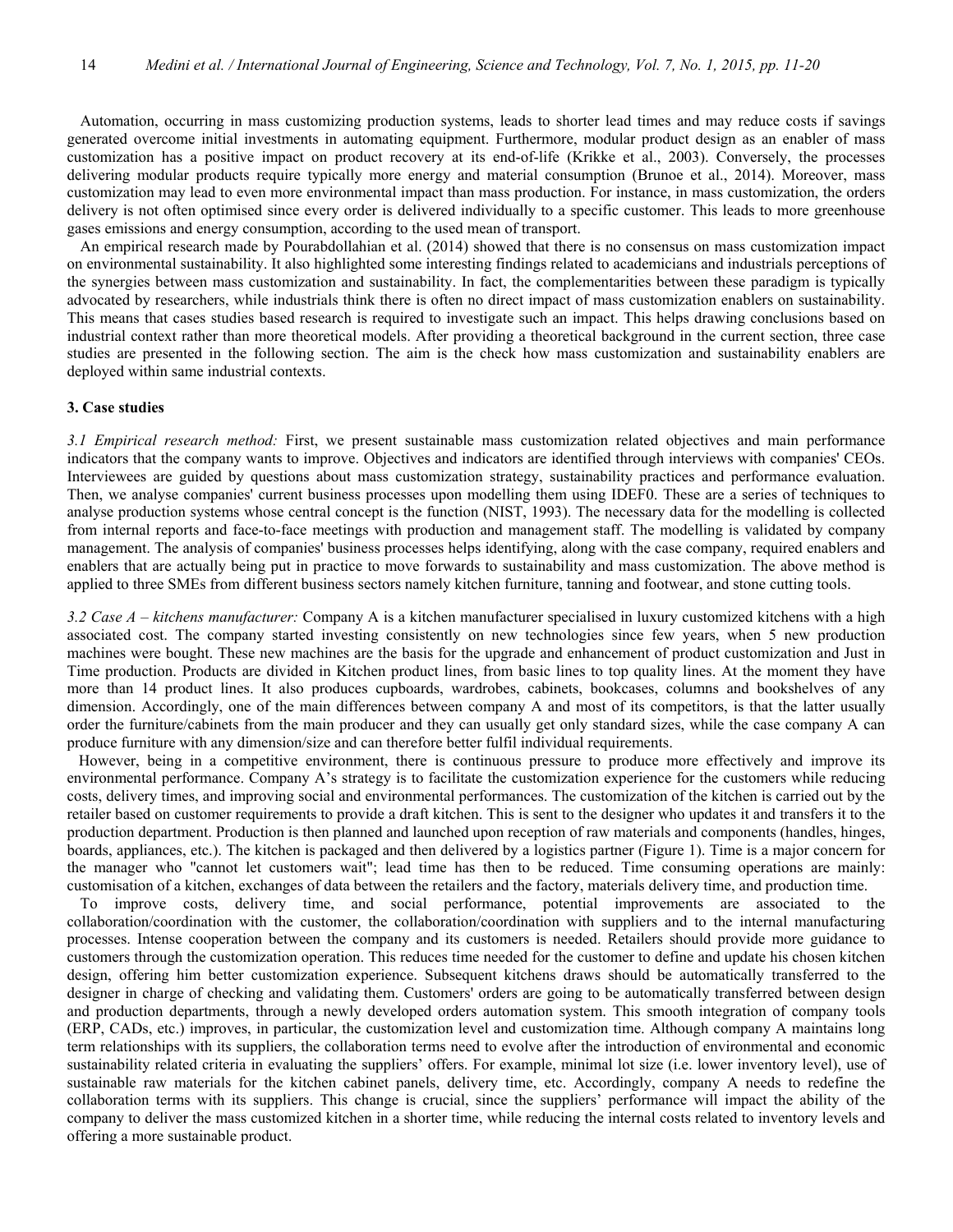The internal manufacturing processes fail short of supporting a flexible manufacturing system. Hence, current cutting machines are going to be replaced by a NC machine. In addition, the edge of the panels is currently stuck using glue, this is less efficient than the new proposed one using laser. Subsequent enablers identified in case company A are as follows:

- Automated kitchen draws
- Coordination/communication between resellers and designers
- Improve the customer experience: reduce the delay of verifying/ approving the feasibility of the chosen design
- Improve the product design process and use more sustainable raw materials
- Reinforce process flexibility by using advanced manufacturing technologies (NC machine)
- Reduce inventory level
- Reduce replenishment lead time
- Reduce lot size
- Consider sustainability criteria in suppliers evaluation

*3.3 Case B – tanner:* Company B is in footwear industry. It aims to gain new market shares by proposing customized leather skins with small lot size in a short period of time. Company B produces an extensive range of shoes for customers of different ages and for different daily activities: classic designs and designs for the leisure time, for women, men, adult and young. Main supplier of company B is a local tannery providing medium priced high quality leader. It is all produced in-house, mainly from raw. Processing is fully integrated and automated and a huge investment has been made not only in practically doubling the size of the tannery but in also continuing to upgrade the automation.

 Shoes are designed according to customer trends. The production is planned and if the raw material in particular, leather, is available, production is launched. Finally, shoes are transported to resellers where final customers buy them (Figure 2). The poor coordination between designers and other supply chain actors limits customization options. Moreover, customer order processing is often constrained by the availability of the required leather. To shift to a real mass customization oriented production, more collaboration is required between all the supply chain actors and the final customers. Designers need to collaborate with retailers to identify customer expectations and translate them into feasible designs, respecting the manufacturing system capacity. A more sophisticated information system collecting customer related data might be used for this purpose.



Figure 1. Case A as-is business processes modelling

A new tanning technology (BCD - Dried Collagen Biomaterial) is being introduced. It helps to dramatically reduce lead times, inventory levels and lot sizes because leather can be easily transported, stored and used in shoe production lines (dry instead of being wet). There is a potential gain of water consumption through the use of this technology that provides a closed loop circuit for water use.

To sum up, required enablers for implementing a sustainable mass customization in company B are as follows:

Reinforce customer involvement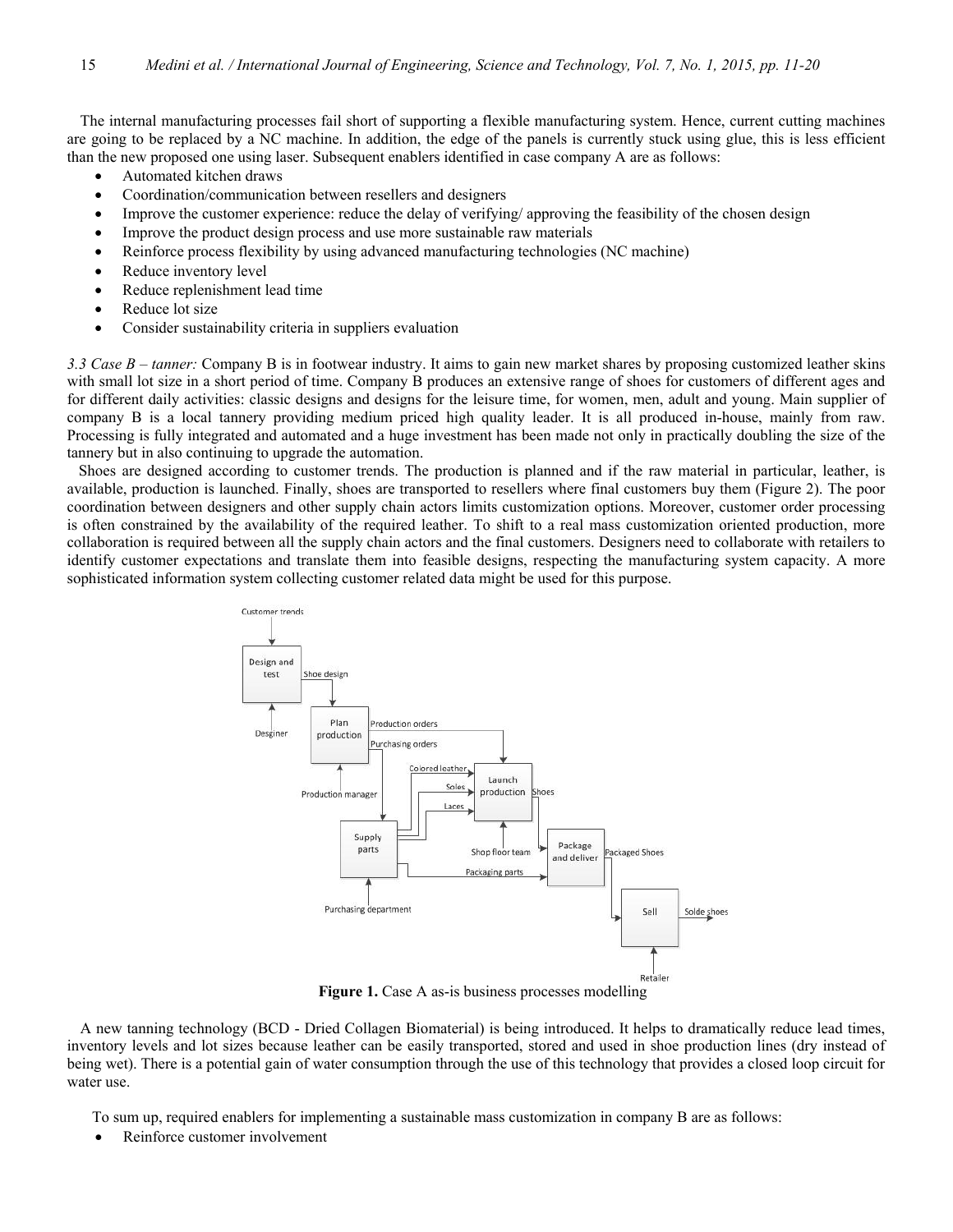- New manufacturing technologies (tanning technologies, etc.)
- Reduce inventory level
- Reduce lead time
- Reduce water consumption and waste
- Reinforce coordination between designers and SC actors
- Reduce replenishment lead time

*3.4 Case C – stone cutting tools manufacturer:* Company C is a stone cutting tools manufacturer. It aims to propose more customized products and adapt its offer to customers' specific applications. The company's aspirations are focused on economic and environmental dimensions of sustainability. The product line considered within this study is a diamond wire which is the main product of the case company. The production of wire-rod follows the common use criteria of Make-To-Order production. Company C produces different typologies of wire-rod in order to be ready for any kind of customer request. A story of past sales offers a firm base for a forecast of future customer needs and requests. The wire specifications are defined according to customer needs. Parts are supplied, and then beads (main part of the wire) are produced. Production process parameters (e.g. bead powder mix, etc.) determine the physical properties of the beads. The wire is then assembled and delivered to customers (quarries) (Figure 3).

The design process is based on the company's experience in the field of stone cutting tools. Once a prototype is produced and validated, the manufacturing process is launched. In order to better satisfy customer requirements, the company's knowledge needs to be capitalized, in particular data regarding cutting parameters and cutting conditions (type of stone, etc.). These data are recorded in the cutting machine using the diamond wire. It helps to define more suitable tools (i.e. diamond wires) to customer specific applications, which will improve the supply chain agility.



**Figure 2.** Case B as-is business processes modelling

Personalized mixtures will enable the manufacturing of customized beads and the production of specific diamond wire for particular technologies or requirements. This suggests modifications of the process planning of tool components and reduces its environmental impact at production (i.e. production processes) and use phases (i.e. product). Extracted enablers from case company C are as follows:

- Use raw material more efficiently
- Reduce water consumption and waste
- Knowledge management
- Improve agility

*3.5 Enablers deployment:* The case studies provide practical requirements to jointly shift to mass customization and sustainability. Each of the three cases presents a different industrial sector, which broadens the area explored to identify sustainability and mass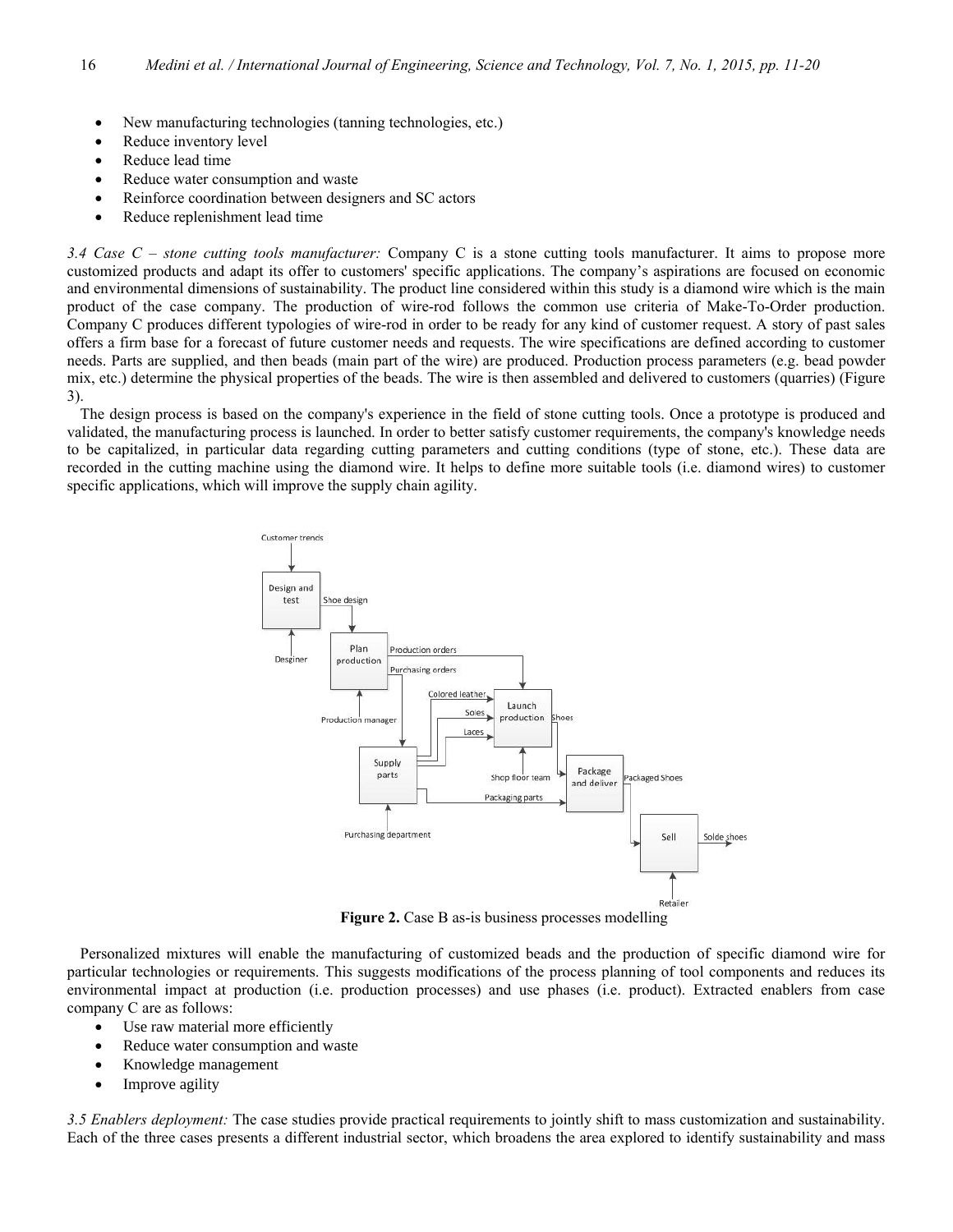customization enablers. In order to show how the extracted enablers are put into practice, they are mapped to the tools being actually deployed within the three case companies (S-MC-S consortium, 2011) (Table 2). These tools are not intended to provide a reference toolkit for implementing sustainable mass customization. However, our study illustrates their applicability to SMEs from three manufacturing sectors.



Figure 3. Case C as-is business process modelling

**Sustainable mass customization design and assessment tools** help reduce the use of resources and improve customization level. They also contribute to the reduction of lead time and reinforcement of customer involvement. In this regard, the assessment tool enables the evaluation of customer choices against sustainability metrics, hence pushing forward sustainable mass customization.

|                                                                                                           | Tools           |                     |                                                   |                                                   |                                               |                                             |                                                                      |  |  |
|-----------------------------------------------------------------------------------------------------------|-----------------|---------------------|---------------------------------------------------|---------------------------------------------------|-----------------------------------------------|---------------------------------------------|----------------------------------------------------------------------|--|--|
| Enablers                                                                                                  | Design<br>tools | Assessmen<br>t tool | Dehydrati<br>$\alpha$<br>degreasing<br>technology | Waste<br>water free<br>continuous<br>flow process | Customize<br>d Diamond-<br>Wire<br>technology | Custom<br>ers order<br>automation<br>system | New<br>sustainability and<br>mass<br>customization<br>Business model |  |  |
| Reduce the delay of approving a customized design                                                         | X               | X                   |                                                   |                                                   |                                               |                                             | X                                                                    |  |  |
| Reinforce customer involvement                                                                            | X               | X                   |                                                   |                                                   |                                               |                                             | X                                                                    |  |  |
| Knowledge Management                                                                                      | X               |                     |                                                   |                                                   |                                               |                                             | X                                                                    |  |  |
| taking<br>the<br>product<br>design<br>Improve<br>process:<br>environmental performance into consideration | X               | X                   |                                                   |                                                   |                                               |                                             | X                                                                    |  |  |
| Use more sustainable raw materials                                                                        | X               | X                   |                                                   |                                                   |                                               |                                             | X                                                                    |  |  |
| Reinforce processes flexibility                                                                           |                 |                     | X                                                 | X                                                 | X                                             |                                             | X                                                                    |  |  |
| Reduce replenishment lead time                                                                            |                 |                     | X                                                 |                                                   | X                                             | X                                           |                                                                      |  |  |
| Reduce lot size                                                                                           |                 |                     | X                                                 | X                                                 |                                               | X                                           |                                                                      |  |  |
| Reduce inventory level                                                                                    |                 |                     | X                                                 |                                                   | X                                             | X                                           |                                                                      |  |  |
| Reduce water consumption and wastes                                                                       |                 |                     | X                                                 | X                                                 |                                               |                                             |                                                                      |  |  |
| Use raw material more efficiently                                                                         | X               |                     | Х                                                 | X                                                 |                                               |                                             | X                                                                    |  |  |
| Develop new types of contracts with suppliers                                                             |                 |                     |                                                   |                                                   |                                               | X                                           | X                                                                    |  |  |
| Reinforce coordination between designers and SC actors                                                    |                 |                     |                                                   |                                                   |                                               | X                                           | X                                                                    |  |  |
| Improve agility                                                                                           |                 |                     | X                                                 |                                                   |                                               | X                                           |                                                                      |  |  |
| Select suppliers while considering their environmental<br>performance as well                             |                 |                     |                                                   |                                                   |                                               | X                                           | X                                                                    |  |  |

**Table 2.** Extracted enablers and operational tools

**The dehydration/degreasing technology** applied in the leather sector enables the leather to be manipulated in a dry state. It facilitates the supply, storage and customization of the leather before selling it. It leads to a reduction in inventory level, tanning process lead time and improves flexibility. Such a technology also reduces water use. **The waste water free continuous flow process** and the Customized Diamond Wire technology also reduce water consumption. Furthermore, **Customized Diamond**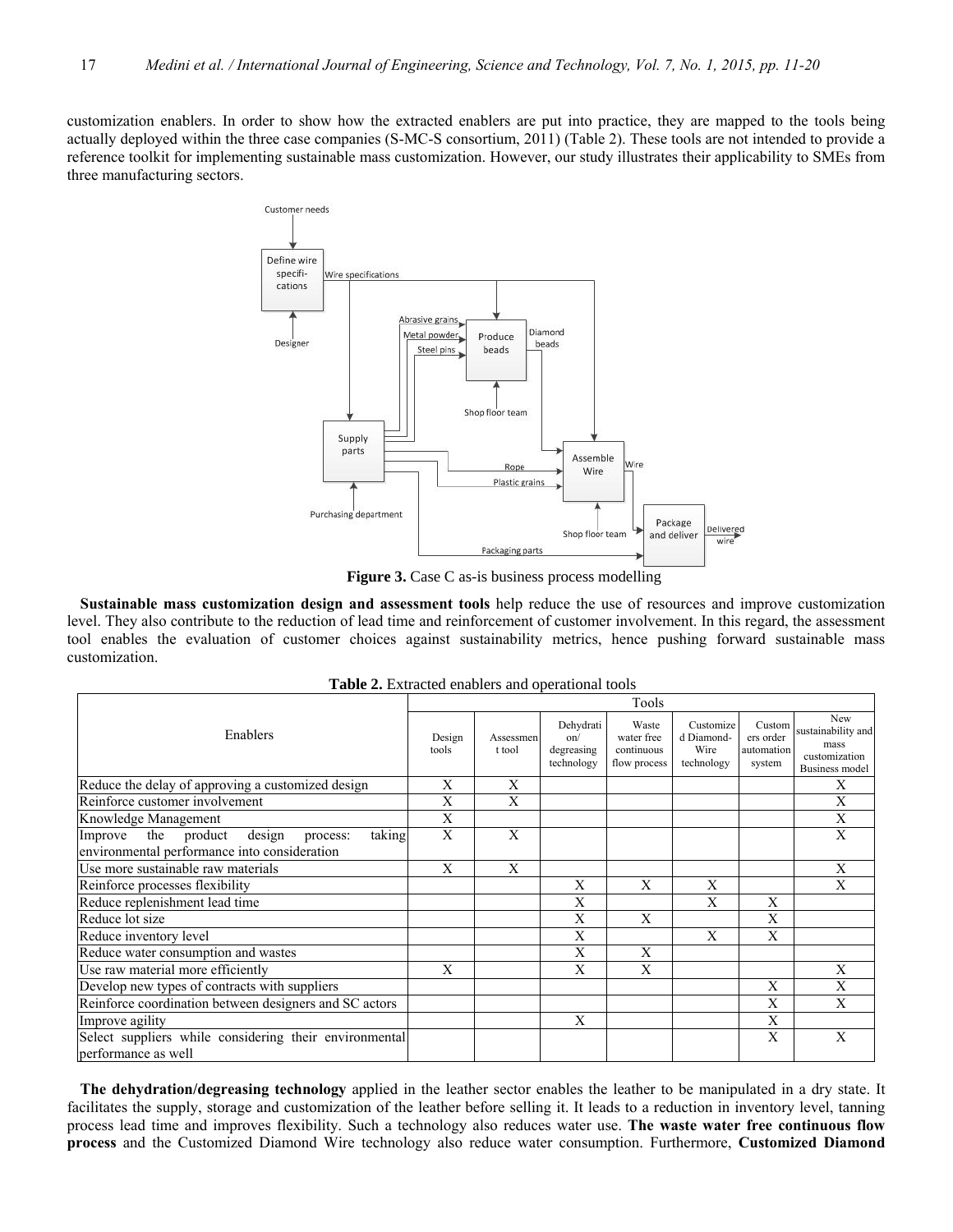**Wire** improves customization level, supply chain agility and customer involvement by fitting diamond wires to customer requirements collected during the use phase of the cutting tools. **Customers order automation system** integrates the different customer order management functions ranging from reception until delivery of the customized kitchen leading to more flexibility, more efficient inventory management policies, and better supply chain management. **A novel business model coupling sustainability and mass customization** comes to translate the SMC paradigm in a practical industrial way. It impacts the extracted enablers either directly or indirectly by defining a set of alternatives and supporting tools to implement a sustainable mass customization.

# **4. Discussions**

The extracted enablers are in line with those identified in literature. The three case studies also show that companies seeking better sustainability performance are pushing forward the capacity of their production systems and supply chain towards more customized products, while keeping efficiency. It can also be seen from the case studies that besides the large body of literature dealing with mass customization and sustainability, it is still difficult for many companies to deploy these strategies at operational level. Therefore, operational frameworks and technical tools are needed to translate strategies regarding sustainability and/or mass customization into concrete initiatives. The tools provided within section 3 are only an example of what can be used for such purpose. This can also explain that, according to Pourabdollahian et al. (2014), industrials do not recognise any synergies between mass customization and sustainability.

As a matter of fact, mutual impacts between these paradigms require further investigation. See for instance the link between customer involvement and design for sustainability. Design for sustainability, or the co-design alone, is not enough to direct the enterprise towards sustainability. The assessment of different design alternatives and customer choices is mandatory. This research direction can benefit from existing works and frameworks for the assessment of sustainability and mass customization performance such as Boër et al. (2013), Nielsen et al. (2014), and Storbjerg et al. (2014).

The limited number of the case companies in this research is partly due to the relatively huge amount of data needed to apply the method and the time consuming modelling process. Moreover, we assume that even with three case companies, the analysis elucidates several issues such as, barriers of sustainability and mass customization (i.e. lack of operational frameworks) and open questions about synergies between sustainability and mass customization (e.g. customer co-design and eco-design). Moreover the case studies presented in the paper allows focusing not only on strategies but also on operational level. In order to address shortcomings of the limited number of case studies one can use questionnaire surveys. These generally lead to more conclusive analysis. However, an important point in using questionnaires is how to combine technical tools with strategic enablers in order to have a global vision coupling both strategic and operational levels, often addressed in silos.

## **5. Conclusions and prospects**

This paper provides an overview of mass customization impact on sustainability. Several sustainability and mass customization enablers are identified out of a literature review. This latter showed that there is still no consensus on mass customization impact on sustainability. This mainly pertains to the lack of assessment frameworks and tools for deploying sustainability and mass customization at the operational levels within companies. The three case studies illustrates how enablers are deployed at the operational level and shows that often, companies seeking for more sustainability also strive to improve mass customization performance. Looking for a consensus about the relationships between these paradigms seems to be premature, as there are still a lot of open issues regarding their mutual impacts. One interesting research avenue seems to analyse the sustainability impact of specific mass customization enablers/aspects, such a product variety, customer order decoupling point and supply chain design.

## **References**

- Al Odeh M. and Smallwood J., 2012. Sustainable supply chain management: Literature review, trends, and framework. *International Journal of Computational Engineering & Management*, Vol. 15, No. 1, pp. 2230 – 7893.
- Bettoni A., Corti D., Canetta L., Taisch M. and P Pedrazzoli P., 2013. Integrated product and supply chain design: bridging the gap towards networked environment for effective implementation of a sustainable mass customized solution. *International Journal of Engineering, Science and Technology*, Vol. 5, No. 2, pp. 65-78.
- Boër C.R., Pedrazzoli P., Bettoni A. and Sorlini M., 2013. Sustainability Assessment Model. *In: Mass Customization and Sustainability, Boër, C.R., Pedrazzoli, P., Bettoni, A., Sorlini (Eds.)*, pp. 33-142, Springer : London.
- Blecker T., Abdelkafi N., Kaluza B. and Friedrich G., 2006. Controlling variety-induced complexity in mass customisation: a key metrics-based approach. *International Journal of Mass Customization*, Vol. 1, No. 2/3, pp. 272 – 298.
- Brunoe, T.D., Nielsen, K., Taps S.B. and Jørgensen K.A.2014. Sustainability evaluation of mass customization. *In: Proc. of IFIP WG 5.7 International Conference - Advances in Production Management Systems (APMS 2013)*, Springer: Pennsylvania, USA.
- Carter C.R. and Carter J.R. 1998. Interorganizational determinants of environmental purchasing : Initial evidence from the consumer products industries. *Decision Sciences*, Vol. 29, No. 3, pp. 659–684.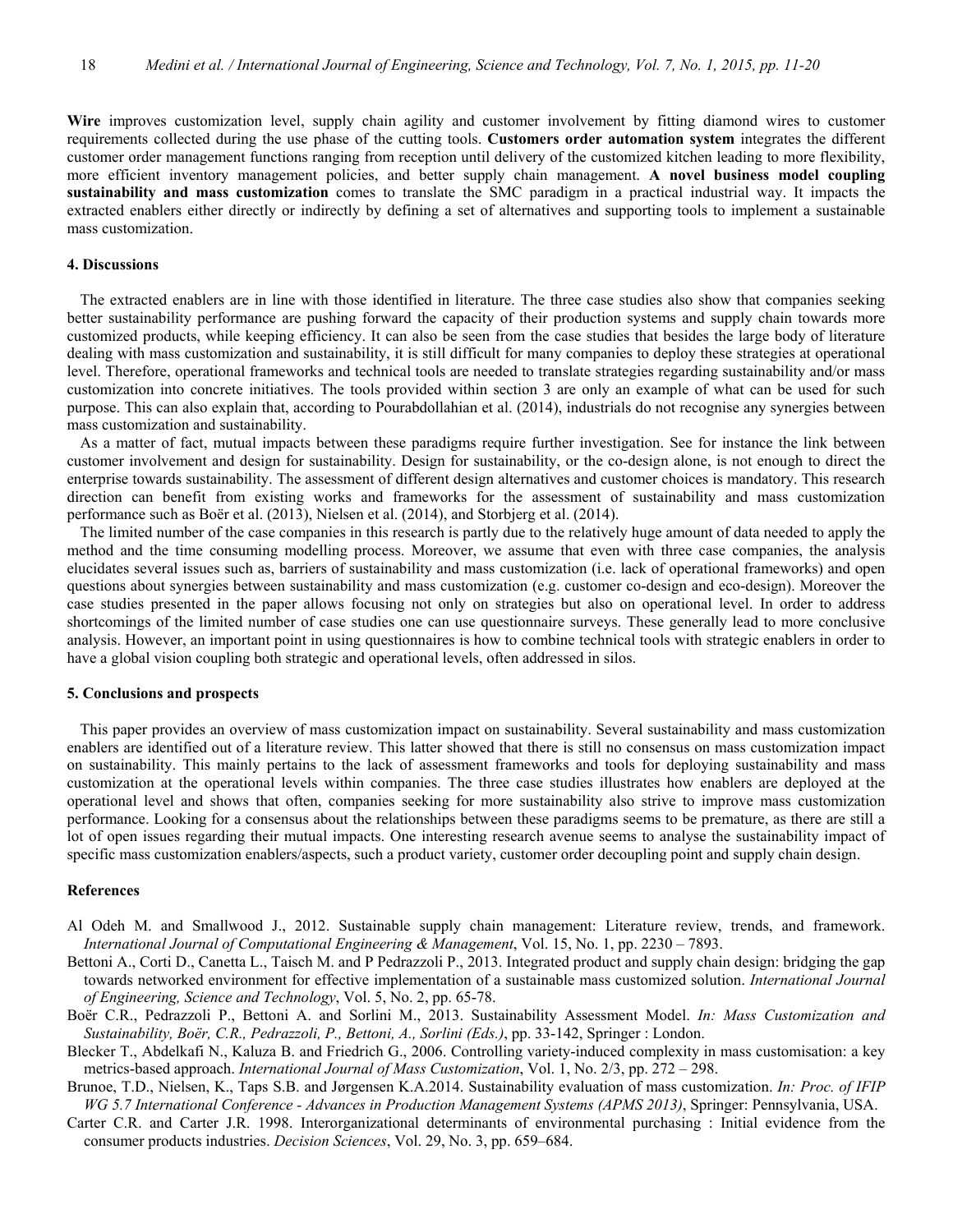Chopra S. and Meindl P. 2007. *Supply Chain Management, Strategy, Planning, & Operation*. Pearson Education, Inc., New Jersey.

- Cross R., Seidel R., Seidel M. and Shahbazpour M., 2009. Design communication for mass customisation. *International Journal of Mass Customisation*, Vol. 3, No. 2, pp. 146-164.
- Daaboul J., Da Cunha C., Bernard A. and Laroche F., 2011. Design for mass customization: Product variety vs. process variety. *CIRP Annals - Manufacturing Technology*, Vol. 60, No. 1, pp. 169-174.
- Da Silveira, G., Borenstein D. and Fogliatto F.S., 2001. Mass customization: literature review and research directions." *International Journal of Production Economics*, Vol. 72, No. 1, pp. 1-13.
- Davis S. 1987. *Future Perfect*. England: Addison Wesley Longman.
- Dietrich A.J., Kirn S. and Timm I.J., 2006. Implications of mass customization on business information systems." *International Journal of Mass Customization*, Vol. 1, No. 2/3, pp. 218 – 236.
- Dreyer L.K., Hauschild M.Z. and Schierbeck J., 2010. Characterisation of social impacts in LCA. Part 1: Development of indicators for labour rights. *International Journal of Life Cycle Assessment*, Vol. 15, No. 3, pp. 247-259.
- Duray R., 2006. Pursuing capabilities of flexibility and quality: financial performance implications for mass customizers. *International Journal of Mass Customisation*, Vol. 1, No. 2/3, pp. 260 – 271.
- Elkington J., 1997. Cannibals With Forks: The Triple Bottom Line of 21st Century Business. *Journal of Business Ethics*, Vol. 23, No. 2, pp. 229-231.
- National Institute of Standards and Technology (NIST), 1993. Announcing the Standard for Integration Definition for Function modelling. *Federal Information Processing Standards Publication 183*. Online, accessible from: http://www.idef.com/pdf/idef0.pdf.
- Fogliatto F.S., Da Silveira, G. and Borenstein D., 2012. The mass customization decade: An updated review of the literature. *International Journal of Production Economics*, Vol. 138, No. 1, pp. 14-25.
- Fortes J., 2009. Green supply chain management : A literature review. *Otago Management Graduate Review*, Vol. 7, No. 1, pp. 51-62..
- Garbie I.H., 2013. DFSME: design for sustainable manufacturing enterprises (an economic viewpoint). *International Journal of Production Research*, Vol. 51, No. 2, pp. 479-503.
- Gunasekaran A. and Spalanzani A., 2011. Sustainability of manufacturing and services: Investigations for research and applications. *International Journal of Production Economics*, Vol. 47, No. 1, pp. 99-111.
- Jayal A.D., Badurdeen F., Dillon O.W. and Jawahir, Jr.I.S., 2010. Sustainable manufacturing: Modelling and optimization challenges at the product, process and system levels. *CIRP Journal of Manufacturing Science and Technology*, Vol. 2, No. 3, pp. 144-152.
- Jiao J., Huang G.G.Q. and Tseng M. M., 2004. Concurrent enterprising for mass customization. *Concurrent Engineering: Research and Application*, Vol. 12, No. 2, pp. 83–88.
- Jiao J., Simpson T.W. and Siddique Z., 2007. Product family design and platform-based product development: a state-of-the-art review. *International Journal of Intelligent Manufacturing*, Vol. 18, No. 1, pp. 5-29.
- Jovane F., Yoshikawa H., Alting L., Boër C.R., Westkamper E., Williams D., Tseng M.M., Seliger G. and Paci A.M., 2008. The incoming global technological and industrial revolution towards competitive sustainable manufacturing. *CIRP Annals - Manufacturing Technology*, Vol. 57, No. 2, pp. 641-659.
- Kleindorfer P.R., Singhal K. and Van Wassenhove L.N., 2005. Sustainable operations management. *Production and Operations Management*, Vol. 14, No. 4, pp. 482-492.
- Knight P., and Jenkins J.O., 2009. Adopting and applying eco-design techniques: a practitioners perspective. *Journal of Cleaner Production*, Vol. 17, No. 5, pp. 549-558.
- Krikke H., Bloemhof-Ruwaard J. and Van Wassenhove L.N., 2003. Concurrent product and closed-loop supply chain design with an application to refrigerators. *International Journal of Production Research*, Vol. 41, No. 6, pp. 3689-3719.
- Large R.O. and Thomsen C.G. 2011. Drivers of green supply management performance: Evidence from Germany. *Journal of Purchasing and Supply Management*, Vol. 17, No. 3, pp. 176-184.
- Le Duigou J., Bernard A. and Perry N., 2011. Framework for Product Lifecycle Management integration in Small and Medium Enterprises networks. *Computer-Aided Design & Applications*, Vol. 8, No. 4, pp. 531-544.
- Mortimer J., 2007. BMW creates production "triangle" in the UK to manufacture the new Mini. *Industrial Robot: An International Journal*, Vol. 34, No. 1, pp. 26 – 31.
- Medini K., Da Cunha C. and Bernard A., 2012. Sustainable mass customized enterprise: key concepts, enablers and assessment techniques. *In: 14th IFAC Symposium on Information Control Problems in Manufacturing (pp. 522-527)*, Bucharest: International Federation of Automatic Control.
- Meyer M. and Lehnerd A.P., 1997. *The Power of Product Platform Building Value and Cost Leadership*. New York: Free Press.
- Nielsen K., Brunoe T.D., Jorgensen K.A, and Taps S.B., 2014. Mass Customization Measurements Metrics. *In: Proc. of the 7th World Conference on Mass Customization, Personalization, and Co-Creation (MCPC 2014)*, Springer: Aalborg, Denmark.
- Pine B.J., 1993. *Mass customization: The new frontier in business competition*, Boston: Harvard Business School Press.